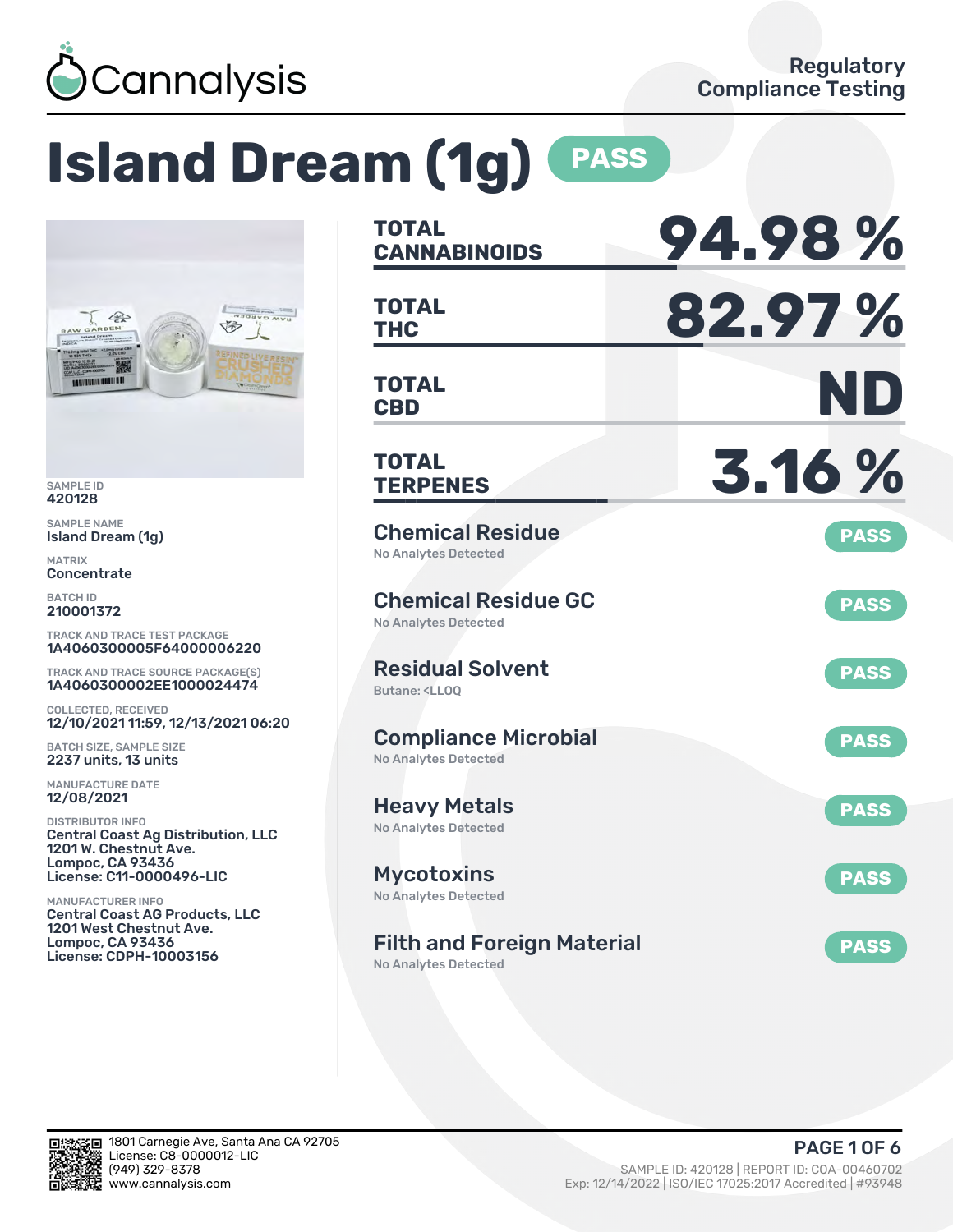

# CANNABINOID ANALYSIS

Total THC,CBD value(s) have been decarboxylated.

| TOTAL THC:          | 829.7 mg/g (82.97 %), 829.7 mg per package |
|---------------------|--------------------------------------------|
| TOTAL CBD:          | ND.                                        |
| TOTAL CANNABINOIDS: | 949.8 mg/g (94.98 %)                       |

UNIT OF MEASUREMENT: Milligrams per Gram(mg/g)

| <b>ANALYTE</b>         | <b>RESULT</b>                           | <b>LOD</b> | <b>LLOO</b> | <b>ANALYTE</b>   | <b>RESULT</b> | <b>LOD</b> | <b>LLOO</b> |
|------------------------|-----------------------------------------|------------|-------------|------------------|---------------|------------|-------------|
| THCa                   | 943.6 mg/g (94.36 %)                    | 0.5000     | 1.0000      | CBDa             | <b>ND</b>     | 0.5000     | 1.0000      |
| D9THC                  | $2.102 \text{ mg/g} (0.2102 \text{ %})$ | 0.5000     | 1.0000      | <b>CBD</b>       | <b>ND</b>     | 0.5000     | 1.0000      |
| D8THC                  | $<$ 1 mg/g                              | 0.5000     | 1.0000      | CBD <sub>v</sub> | <b>ND</b>     | 0.5000     | 1.0000      |
| <b>CBN</b>             | <b>ND</b>                               | 0.5000     | 1.0000      | CBCa             | <b>ND</b>     | 0.5000     | 1.0000      |
| THCva                  | 4.102 mg/g $(0.4102 \%)$                | 0.5000     | 1.0000      | CBC              | <b>ND</b>     | 0.5000     | 1.0000      |
| <b>THC<sub>v</sub></b> | <b>ND</b>                               | 0.5000     | 1.0000      | CBGa             | <b>ND</b>     | 0.5000     | 1.0000      |
| ExoTHC                 | $<$ 1 mg/g                              | 0.5000     | 1.0000      | <b>CBG</b>       | <b>ND</b>     | 0.5000     | 1.0000      |
| <b>CBL</b>             | <b>ND</b>                               | 0.5000     | 1.0000      |                  |               |            |             |

#### ADDITIONAL INFORMATION

| Method:              | SOP-TECH-001 | Sample Prepped: 12/13/2021 11:29  | Sample Approved: 12/14/2021 07:46  |
|----------------------|--------------|-----------------------------------|------------------------------------|
| Instrument: UPLC-DAD |              | Sample Analyzed: 12/13/2021 15:19 | Prep-Analytical Batch: 34459-28384 |



### TOTAL TERPENES: 31.69 mg/g (3.169 %)

| <b>ANALYTE</b>          | <b>RESULT</b>                                                                                                      | <b>LOD</b> | <b>LLOQ</b> | <b>ANALYTE</b>         | <b>RESULT</b>                                      | LOD    | LLOQ  |
|-------------------------|--------------------------------------------------------------------------------------------------------------------|------------|-------------|------------------------|----------------------------------------------------|--------|-------|
| 3-Carene                | <b>ND</b>                                                                                                          | 1.000      | 2.500       | Alpha bisabolol        | <lloq< td=""><td>0.1000</td><td>0.500</td></lloq<> | 0.1000 | 0.500 |
| Alpha cedrene           | ND.                                                                                                                | 1.000      | 2.500       | Alpha humulene         | 2.259 mg/g $(0.2259\%)$                            | 0.5000 | 1.000 |
| Alpha pinene            | 2.164 mg/g (0.2164 %)                                                                                              | 0.1000     | 1.000       | Alpha terpinene        | <b>ND</b>                                          | 0.5000 | 1.000 |
| Alpha terpineol         | 1.569 mg/g (0.1569 %)                                                                                              | 0.3260     | 0.6520      | Beta caryophyllene     | 4.968 mg/g (0.4968 %)                              | 0.5000 | 1.000 |
| Beta myrcene            | 6.520 mg/g (0.6520 %)                                                                                              | 0.5000     | 1.000       | Beta pinene            | <lloq< td=""><td>0.6070</td><td>1.214</td></lloq<> | 0.6070 | 1.214 |
| Borneol                 | <b>ND</b>                                                                                                          | 1.000      | 2.500       | Camphene               | <lloq< td=""><td>0.5000</td><td>1.000</td></lloq<> | 0.5000 | 1.000 |
| Camphor                 | <b>ND</b>                                                                                                          | 0.1000     | 0.5000      | Caryophyllene oxide ND |                                                    | 0.5000 | 2.500 |
| Cedrol                  | ND.                                                                                                                | 0.5000     | 1.000       | Cis geraniol           | <b>ND</b>                                          | 1.000  | 2.500 |
| Cis nerolidol           | <b>ND</b>                                                                                                          | 2.500      | 5.000       | Eucalyptol             | <b>ND</b>                                          | 0.1000 | 0.500 |
| Fenchol                 | 1.869 mg/g (0.1869 %)                                                                                              | 0.5000     | 1.000       | Fenchone               | <lloo< td=""><td>0.1000</td><td>0.500</td></lloo<> | 0.1000 | 0.500 |
| Gamma terpinene         | ND.                                                                                                                | 0.1000     | 0.5000      | Gamma terpineol        | <b>ND</b>                                          | 0.2090 | 0.523 |
| Geranyl acetate         | <b>ND</b>                                                                                                          | 0.1000     | 0.5000      | Guaiol                 | <b>ND</b>                                          | 2.500  | 5.000 |
| Isoborneol              | <b>ND</b>                                                                                                          | 0.5000     | 1.000       | Isopulegol             | <b>ND</b>                                          | 2.500  | 5.000 |
| Limonene                | 11.66 mg/g $(1.166\%)$                                                                                             | 0.5000     | 2.500       | Linalool               | <ll0q< td=""><td>0.5000</td><td>1.000</td></ll0q<> | 0.5000 | 1.000 |
| Menthol                 | <b>ND</b>                                                                                                          | 1.000      | 2.500       | Ocimene 1              | <b>ND</b>                                          | 0.1550 | 0.310 |
| Ocimene <sub>2</sub>    | <lloq< td=""><td>0.3450</td><td>1.725</td><td>P-cymene</td><td><b>ND</b></td><td>0.5230</td><td>1.045</td></lloq<> | 0.3450     | 1.725       | P-cymene               | <b>ND</b>                                          | 0.5230 | 1.045 |
| P-mentha-1,5-diene ND   |                                                                                                                    | 0.5000     | 1.000       | Pulegone               | <b>ND</b>                                          | 0.1000 | 0.500 |
| Sabinene                | <b>ND</b>                                                                                                          | 0.5000     | 1.000       | Terpinolene            | $0.6819$ mg/g $(0.0682%)$                          | 0.1000 | 0.500 |
| Trans beta farnesene ND |                                                                                                                    | 2.500      | 5.000       | Trans geraniol         | <b>ND</b>                                          | 0.5000 | 2.500 |
| Trans nerolidol         | ND                                                                                                                 | 0.5000     | 2.500       | Valencene              | <b>ND</b>                                          | 0.5000 | 1.000 |

UNIT OF MEASUREMENT: Milligrams per Gram(mg/g)

| ANALYTE                 | <b>RESULT</b>                                                                                                      | <b>LOD</b> | <b>LLOQ</b> | <b>ANALYTE</b>         | <b>RESULT</b>                                       | <b>LOD</b> | <b>LLOQ</b> |
|-------------------------|--------------------------------------------------------------------------------------------------------------------|------------|-------------|------------------------|-----------------------------------------------------|------------|-------------|
| 3-Carene                | <b>ND</b>                                                                                                          | 1.000      | 2.500       | Alpha bisabolol        | <lloq< td=""><td>0.1000</td><td>0.5000</td></lloq<> | 0.1000     | 0.5000      |
| Alpha cedrene           | <b>ND</b>                                                                                                          | 1.000      | 2.500       | Alpha humulene         | 2.259 mg/g $(0.2259\%)$                             | 0.5000     | 1.000       |
| Alpha pinene            | 2.164 mg/g (0.2164 %)                                                                                              | 0.1000     | 1.000       | Alpha terpinene        | <b>ND</b>                                           | 0.5000     | 1.000       |
| Alpha terpineol         | 1.569 mg/g $(0.1569\%)$                                                                                            | 0.3260     | 0.6520      | Beta caryophyllene     | 4.968 mg/g (0.4968 %)                               | 0.5000     | 1.000       |
| Beta myrcene            | 6.520 mg/g (0.6520 %)                                                                                              | 0.5000     | 1.000       | Beta pinene            | <lloq< td=""><td>0.6070</td><td>1.214</td></lloq<>  | 0.6070     | 1.214       |
| Borneol                 | <b>ND</b>                                                                                                          | 1.000      | 2.500       | Camphene               | <lloq< td=""><td>0.5000</td><td>1.000</td></lloq<>  | 0.5000     | 1.000       |
| Camphor                 | <b>ND</b>                                                                                                          | 0.1000     | 0.5000      | Caryophyllene oxide ND |                                                     | 0.5000     | 2.500       |
| Cedrol                  | <b>ND</b>                                                                                                          | 0.5000     | 1.000       | Cis geraniol           | <b>ND</b>                                           | 1.000      | 2.500       |
| Cis nerolidol           | <b>ND</b>                                                                                                          | 2.500      | 5.000       | Eucalyptol             | <b>ND</b>                                           | 0.1000     | 0.5000      |
| Fenchol                 | 1.869 mg/g (0.1869 %)                                                                                              | 0.5000     | 1.000       | Fenchone               | <lloq< td=""><td>0.1000</td><td>0.5000</td></lloq<> | 0.1000     | 0.5000      |
| Gamma terpinene         | ND.                                                                                                                | 0.1000     | 0.5000      | Gamma terpineol        | <b>ND</b>                                           | 0.2090     | 0.5230      |
| Geranyl acetate         | <b>ND</b>                                                                                                          | 0.1000     | 0.5000      | Guaiol                 | <b>ND</b>                                           | 2.500      | 5.000       |
| Isoborneol              | <b>ND</b>                                                                                                          | 0.5000     | 1.000       | Isopulegol             | <b>ND</b>                                           | 2.500      | 5.000       |
| Limonene                | 11.66 mg/g $(1.166\%)$                                                                                             | 0.5000     | 2.500       | Linalool               | <lloq< td=""><td>0.5000</td><td>1.000</td></lloq<>  | 0.5000     | 1.000       |
| Menthol                 | <b>ND</b>                                                                                                          | 1.000      | 2.500       | Ocimene 1              | <b>ND</b>                                           | 0.1550     | 0.3100      |
| Ocimene 2               | <lloq< td=""><td>0.3450</td><td>1.725</td><td>P-cymene</td><td><b>ND</b></td><td>0.5230</td><td>1.045</td></lloq<> | 0.3450     | 1.725       | P-cymene               | <b>ND</b>                                           | 0.5230     | 1.045       |
| P-mentha-1,5-diene ND   |                                                                                                                    | 0.5000     | 1.000       | Pulegone               | <b>ND</b>                                           | 0.1000     | 0.5000      |
| Sabinene                | <b>ND</b>                                                                                                          | 0.5000     | 1.000       | Terpinolene            | $0.6819$ mg/g $(0.0682%)$                           | 0.1000     | 0.5000      |
| Trans beta farnesene ND |                                                                                                                    | 2.500      | 5.000       | Trans geraniol         | <b>ND</b>                                           | 0.5000     | 2.500       |
| Trans nerolidol         | <b>ND</b>                                                                                                          | 0.5000     | 2.500       | Valencene              | <b>ND</b>                                           | 0.5000     | 1.000       |



1801 Carnegie Ave, Santa Ana CA 92705 License: C8-0000012-LIC<br>(949) 329-8378

PAGE 2 OF 6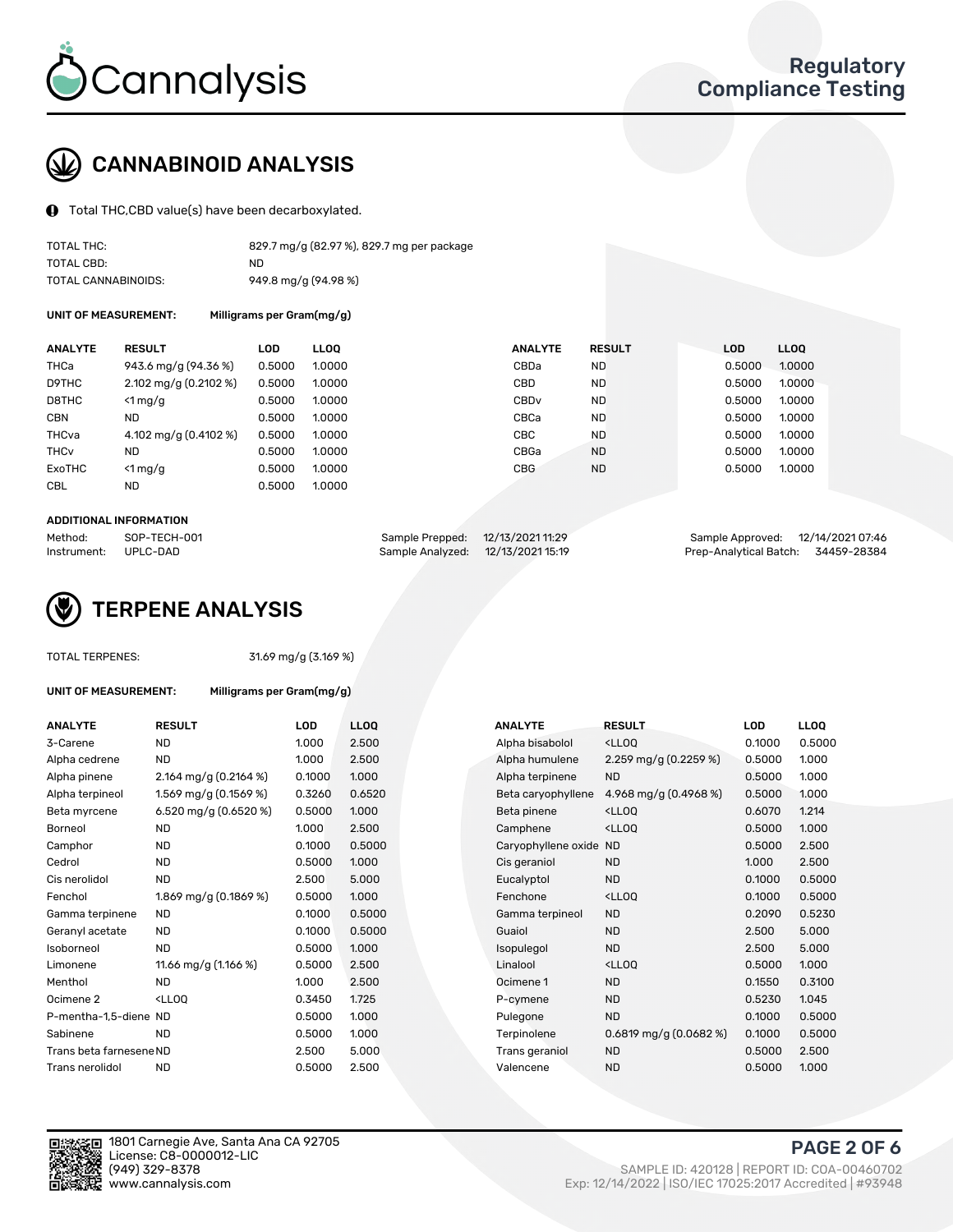

## Regulatory Compliance Testing

#### ADDITIONAL INFORMATION

Method: SOP-TECH-027 Sample Prepped: 12/13/2021 13:54 Sample Approved: 12/14/2021 12:07 Prep-Analytical Batch: 34467-28388



CHEMICAL RESIDUE ANALYSIS PASS

UNIT OF MEASUREMENT: Micrograms per Gram(ug/g)

| <b>ANALYTE</b>    | <b>RESULT</b> | LOD    | LL <sub>OO</sub> | <b>ACTION LEVEL</b> |      | <b>ANALYTE</b>      | <b>RESULT</b> | <b>LOD</b> | <b>LLOQ</b> | <b>ACTION LEVEL</b> |      |
|-------------------|---------------|--------|------------------|---------------------|------|---------------------|---------------|------------|-------------|---------------------|------|
| Abamectin         | <b>ND</b>     | 0.0200 | 0.0400           | 0.1000              | Pass | Acephate            | <b>ND</b>     | 0.0200     | 0.0400      | 0.1000              | Pass |
| Acequinocyl       | <b>ND</b>     | 0.0200 | 0.0400           | 0.1000              | Pass | Acetamiprid         | <b>ND</b>     | 0.0200     | 0.0400      | 0.1000              | Pass |
| Aldicarb          | <b>ND</b>     | 0.0200 | 0.0400           | 0.0                 | Pass | Azoxystrobin        | <b>ND</b>     | 0.0200     | 0.0400      | 0.1000              | Pass |
| Bifenazate        | <b>ND</b>     | 0.0200 | 0.0400           | 0.1000              | Pass | <b>Bifenthrin</b>   | <b>ND</b>     | 0.0200     | 0.0400      | 3.000               | Pass |
| <b>Boscalid</b>   | <b>ND</b>     | 0.0200 | 0.0400           | 0.1000              | Pass | Carbaryl            | <b>ND</b>     | 0.0200     | 0.0400      | 0.5000              | Pass |
| Carbofuran        | <b>ND</b>     | 0.0200 | 0.0400           | 0.0                 | Pass | Chlorantraniliprole | <b>ND</b>     | 0.0200     | 0.0400      | 10.00               | Pass |
| Clofentezine      | <b>ND</b>     | 0.0200 | 0.0400           | 0.1000              | Pass | Coumaphos           | <b>ND</b>     | 0.0200     | 0.0400      | 0.0                 | Pass |
| Cyfluthrin        | <b>ND</b>     | 0.4000 | 1.000            | 2.000               | Pass | Cypermethrin        | <b>ND</b>     | 0.4000     | 1.000       | 1.000               | Pass |
| Daminozide        | <b>ND</b>     | 0.0200 | 0.0400           | 0.0                 | Pass | Diazinon            | <b>ND</b>     | 0.0200     | 0.0400      | 0.1000              | Pass |
| <b>Dichlorvos</b> | <b>ND</b>     | 0.0200 | 0.0400           | 0.0                 | Pass | Dimethoate          | <b>ND</b>     | 0.0200     | 0.0400      | 0.0                 | Pass |
| Dimethomorph      | <b>ND</b>     | 0.0200 | 0.0400           | 2.000               | Pass | <b>Ethoprophos</b>  | <b>ND</b>     | 0.0200     | 0.0400      | 0.0                 | Pass |
| Etofenprox        | <b>ND</b>     | 0.0200 | 0.0400           | 0.0                 | Pass | Etoxazole           | <b>ND</b>     | 0.0200     | 0.0400      | 0.1000              | Pass |
| Fenhexamid        | <b>ND</b>     | 0.0200 | 0.0400           | 0.1000              | Pass | Fenoxycarb          | <b>ND</b>     | 0.0200     | 0.0400      | 0.0                 | Pass |
| Fenpyroximate     | <b>ND</b>     | 0.0200 | 0.0400           | 0.1000              | Pass | Fipronil            | <b>ND</b>     | 0.0400     | 0.1000      | 0.0                 | Pass |
| Flonicamid        | <b>ND</b>     | 0.0200 | 0.0400           | 0.1000              | Pass | Fludioxonil         | <b>ND</b>     | 0.0200     | 0.0400      | 0.1000              | Pass |
| Hexythiazox       | <b>ND</b>     | 0.0200 | 0.0400           | 0.1000              | Pass | Imazalil            | <b>ND</b>     | 0.0200     | 0.0400      | 0.0                 | Pass |
| Imidacloprid      | <b>ND</b>     | 0.0200 | 0.0400           | 5.000               | Pass | Kresoxim methyl     | <b>ND</b>     | 0.0200     | 0.0400      | 0.1000              | Pass |
| Malathion         | <b>ND</b>     | 0.0200 | 0.0400           | 0.5000              | Pass | Metalaxyl           | <b>ND</b>     | 0.0200     | 0.0400      | 2.000               | Pass |
| Methiocarb        | <b>ND</b>     | 0.0200 | 0.0400           | 0.0                 | Pass | Methomyl            | <b>ND</b>     | 0.0200     | 0.0400      | 1.000               | Pass |
| Mevinphos         | <b>ND</b>     | 0.0200 | 0.0400           | 0.0                 | Pass | Myclobutanil        | <b>ND</b>     | 0.0200     | 0.0400      | 0.1000              | Pass |
| Naled             | <b>ND</b>     | 0.0200 | 0.0400           | 0.1000              | Pass | Oxamyl              | <b>ND</b>     | 0.0200     | 0.0400      | 0.5000              | Pass |
| Paclobutrazol     | <b>ND</b>     | 0.0200 | 0.0400           | 0.0                 | Pass | Permethrins         | <b>ND</b>     | 0.0400     | 0.1000      | 0.5000              | Pass |
| Phosmet           | <b>ND</b>     | 0.0200 | 0.0400           | 0.1000              | Pass | Piperonyl butoxide  | <b>ND</b>     | 0.0200     | 0.0400      | 3.000               | Pass |
| Prallethrin       | <b>ND</b>     | 0.0200 | 0.0400           | 0.1000              | Pass | Propiconazole       | <b>ND</b>     | 0.0200     | 0.0400      | 0.1000              | Pass |
| Propoxur          | <b>ND</b>     | 0.0200 | 0.0400           | 0.0                 | Pass | Pyrethrins          | <b>ND</b>     | 0.0200     | 0.0400      | 0.5000              | Pass |
| Pyridaben         | <b>ND</b>     | 0.0200 | 0.0400           | 0.1000              | Pass | Spinetoram          | <b>ND</b>     | 0.0200     | 0.0400      | 0.1000              | Pass |
| Spinosad          | <b>ND</b>     | 0.0300 | 0.0700           | 0.1000              | Pass | Spiromesifen        | <b>ND</b>     | 0.0200     | 0.0400      | 0.1000              | Pass |
| Spirotetramat     | <b>ND</b>     | 0.0200 | 0.0400           | 0.1000              | Pass | Spiroxamine         | <b>ND</b>     | 0.0200     | 0.0400      | 0.0                 | Pass |
| Tebuconazole      | <b>ND</b>     | 0.0200 | 0.0400           | 0.1000              | Pass | Thiacloprid         | <b>ND</b>     | 0.0200     | 0.0400      | 0.0                 | Pass |
| Thiamethoxam      | <b>ND</b>     | 0.0200 | 0.0400           | 5.000               | Pass | Trifloxystrobin     | <b>ND</b>     | 0.0200     | 0.0400      | 0.1000              | Pass |

## ADDITIONAL INFORMATION

Method: SOP-TECH-002 Sample Prepped: 12/13/2021 13:54 Sample Approved: 12/14/2021 10:31<br>Instrument: LC-MS/MS Sample Analyzed: 12/13/2021 13:56 Prep-Analytical Batch: 34461-28380 Prep-Analytical Batch: 34461-28380

PAGE 3 OF 6

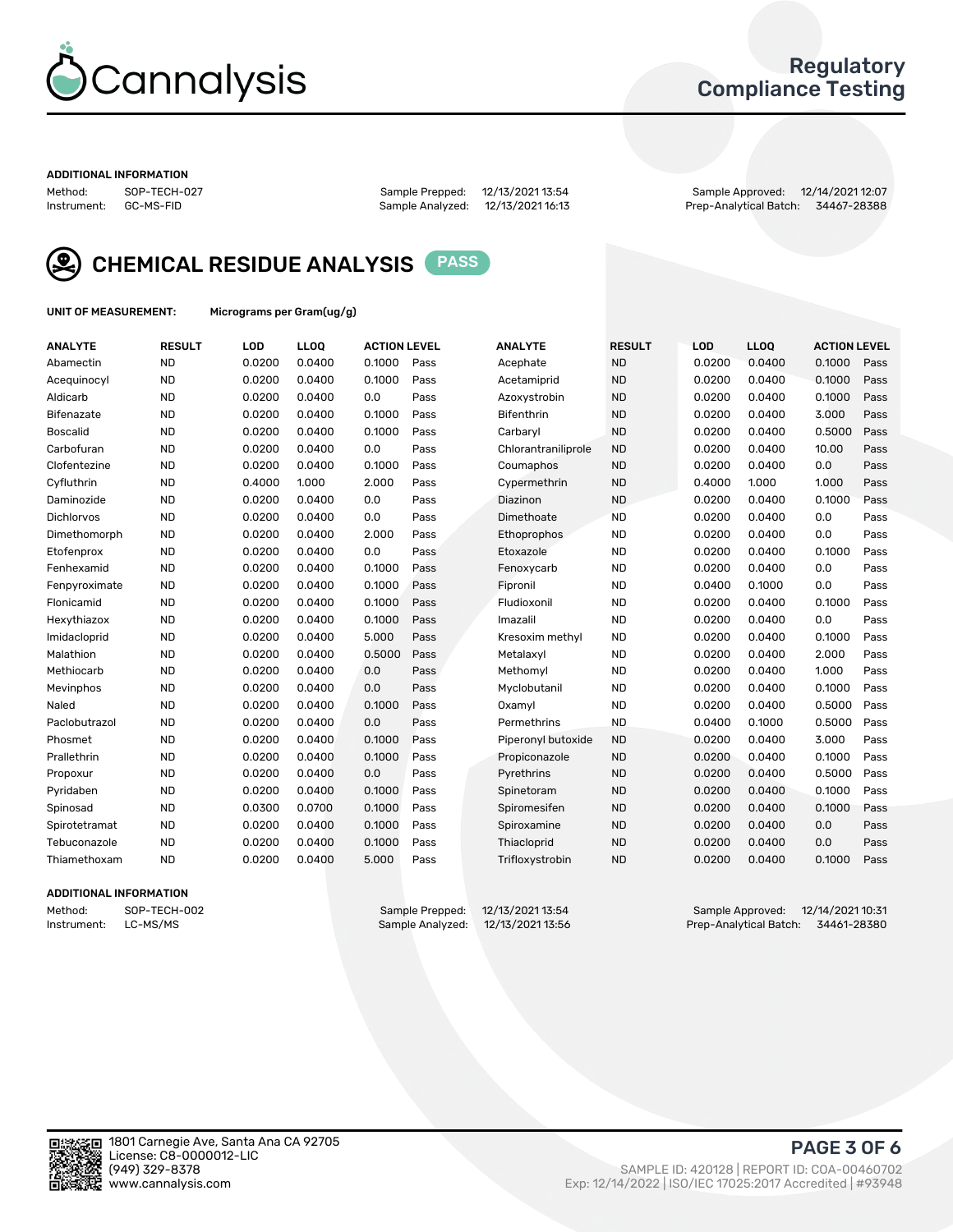

## CHEMICAL RESIDUE GC ANALYSIS PASS

| UNIT OF MEASUREMENT: |               | Micrograms per Gram(ug/g) |      |                     |                |               |     |      |                     |
|----------------------|---------------|---------------------------|------|---------------------|----------------|---------------|-----|------|---------------------|
| <b>ANALYTE</b>       | <b>RESULT</b> | ∟OD                       | LLOO | <b>ACTION LEVEL</b> | <b>ANALYTE</b> | <b>RESULT</b> | ∟OD | LLOO | <b>ACTION LEVEL</b> |
|                      |               |                           |      |                     |                |               |     |      |                     |

| Captan                 | <b>ND</b>    | 0.1000 | 0.2000 | 0.7000 | Pass             | Chlordane        | <b>ND</b> | 0.0109                 | 0.0136 | 0.0              | Pass |
|------------------------|--------------|--------|--------|--------|------------------|------------------|-----------|------------------------|--------|------------------|------|
| Methyl parathion       | <b>ND</b>    | 0.0400 | 0.1000 | 0.0    | Pass             | <b>PCNB</b>      | <b>ND</b> | 0.0200                 | 0.0400 | 0.1000           | Pass |
| Chlorfenapyr           | <b>ND</b>    | 0.0800 | 0.1000 | 0.0    | Pass             | Chlorpyrifos     | <b>ND</b> | 0.0800                 | 0.1000 | 0.0              | Pass |
|                        |              |        |        |        |                  |                  |           |                        |        |                  |      |
| ADDITIONAL INFORMATION |              |        |        |        |                  |                  |           |                        |        |                  |      |
| Method:                | SOP-TECH-010 |        |        |        | Sample Prepped:  | 12/13/2021 13:54 |           | Sample Approved:       |        | 12/14/2021 08:51 |      |
| Instrument:            | GC-MS/MS     |        |        |        | Sample Analyzed: | 12/13/2021 13:57 |           | Prep-Analytical Batch: |        | 34460-28381      |      |
|                        |              |        |        |        |                  |                  |           |                        |        |                  |      |

## RESIDUAL SOLVENT ANALYSIS PASS

UNIT OF MEASUREMENT: Micrograms per Gram(ug/g)

| <b>ANALYTE</b>       | <b>RESULT</b> | LOD    | <b>LLOO</b> | <b>ACTION LEVEL</b> |      | <b>ANALYTE</b>           | <b>RESULT</b>                                                               | LOD    | <b>LLOO</b> | <b>ACTION LEVEL</b> |      |
|----------------------|---------------|--------|-------------|---------------------|------|--------------------------|-----------------------------------------------------------------------------|--------|-------------|---------------------|------|
| Acetone              | <b>ND</b>     | 50.00  | 100.0       | 5000                | Pass | Acetonitrile             | <b>ND</b>                                                                   | 50.00  | 100.0       | 410.0               | Pass |
| Benzene              | <b>ND</b>     | 0.5000 | 1.000       | 1.000               | Pass | Butane                   | <lloo< td=""><td>50.00</td><td>100.0</td><td>5000</td><td>Pass</td></lloo<> | 50.00  | 100.0       | 5000                | Pass |
| Chloroform           | <b>ND</b>     | 0.5000 | 1.000       | 1.000               | Pass | Ethanol                  | <b>ND</b>                                                                   | 50.00  | 100.0       | 5000                | Pass |
| <b>Ethyl Acetate</b> | <b>ND</b>     | 50.00  | 100.0       | 5000                | Pass | <b>Ethyl Ether</b>       | <b>ND</b>                                                                   | 50.00  | 100.0       | 5000                | Pass |
| Ethylene oxide       | <b>ND</b>     | 0.5000 | 1.000       | 1.000               | Pass | Heptane                  | <b>ND</b>                                                                   | 50.00  | 100.0       | 5000                | Pass |
| Hexane               | <b>ND</b>     | 50.00  | 100.0       | 290.0               | Pass | <b>Isopropyl Alcohol</b> | <b>ND</b>                                                                   | 50.00  | 100.0       | 5000                | Pass |
| Methanol             | <b>ND</b>     | 50.00  | 100.0       | 3000                | Pass | Methylene chloride       | <b>ND</b>                                                                   | 0.5000 | 1.000       | 1.000               | Pass |
| Pentane              | <b>ND</b>     | 50.00  | 100.0       | 5000                | Pass | Propane                  | <b>ND</b>                                                                   | 50.00  | 200.0       | 5000                | Pass |
| Toluene              | <b>ND</b>     | 50.00  | 100.0       | 890.0               | Pass | Xvlenes                  | <b>ND</b>                                                                   | 50.08  | 100.0       | 2170                | Pass |
| Trichloroethylene    | <b>ND</b>     | 0.5000 | 1.000       | 1.000               | Pass | 1.2-Dichloroethane       | <b>ND</b>                                                                   | 0.5000 | 1.000       | 1.000               | Pass |

## ADDITIONAL INFORMATION

|         | ADDITIONAL INFORMATION   |                                   |                                    |  |
|---------|--------------------------|-----------------------------------|------------------------------------|--|
| Method: | SOP-TECH-021             | Sample Prepped: 12/13/2021 15:33  | Sample Approved: 12/14/2021 11:39  |  |
|         | Instrument: HS-GC-MS/FID | Sample Analyzed: 12/13/2021 16:14 | Prep-Analytical Batch: 34466-28389 |  |

# MICROBIAL qPCR ANALYSIS PASS

UNIT OF MEASUREMENT: Cycle Threshold (Ct)

| <b>ANALYTE</b>                        | <b>RESULT</b>          | LOD   | <b>LLOO</b> | <b>ACTION LEVEL</b> |                  | <b>ANALYTE</b> | <b>RESULT</b> | LOD              | <b>LLOO</b>      |     | <b>ACTION LEVEL</b> |
|---------------------------------------|------------------------|-------|-------------|---------------------|------------------|----------------|---------------|------------------|------------------|-----|---------------------|
| A.fumigatus                           | <b>ND</b>              | 33.00 | 0.0         | 0.0                 | Pass             | A. flavus      | <b>ND</b>     | 33.00            | 0.0              | 0.0 | Pass                |
| A. niger                              | <b>ND</b>              | 33.00 | 0.0         | 0.0                 | Pass             | A. terreus     | <b>ND</b>     | 33.00            | 0.0              | 0.0 | Pass                |
| <b>STEC</b>                           | <b>ND</b>              | 33.00 | 0.0         | 0.0                 | Pass             | Salmonella spp | <b>ND</b>     | 33.00            | 0.0              | 0.0 | Pass                |
|                                       | ADDITIONAL INFORMATION |       |             |                     |                  |                |               |                  |                  |     |                     |
| Method:<br>SOP-TECH-016, SOP-TECH-022 |                        |       |             | Sample Prepped:     | 12/14/2021 09:45 |                |               | Sample Approved: | 12/14/2021 16:40 |     |                     |

Instrument: qPCR Sample Analyzed: 12/14/2021 09:46 Prep-Analytical Batch: 34475-28395

PAGE 4 OF 6

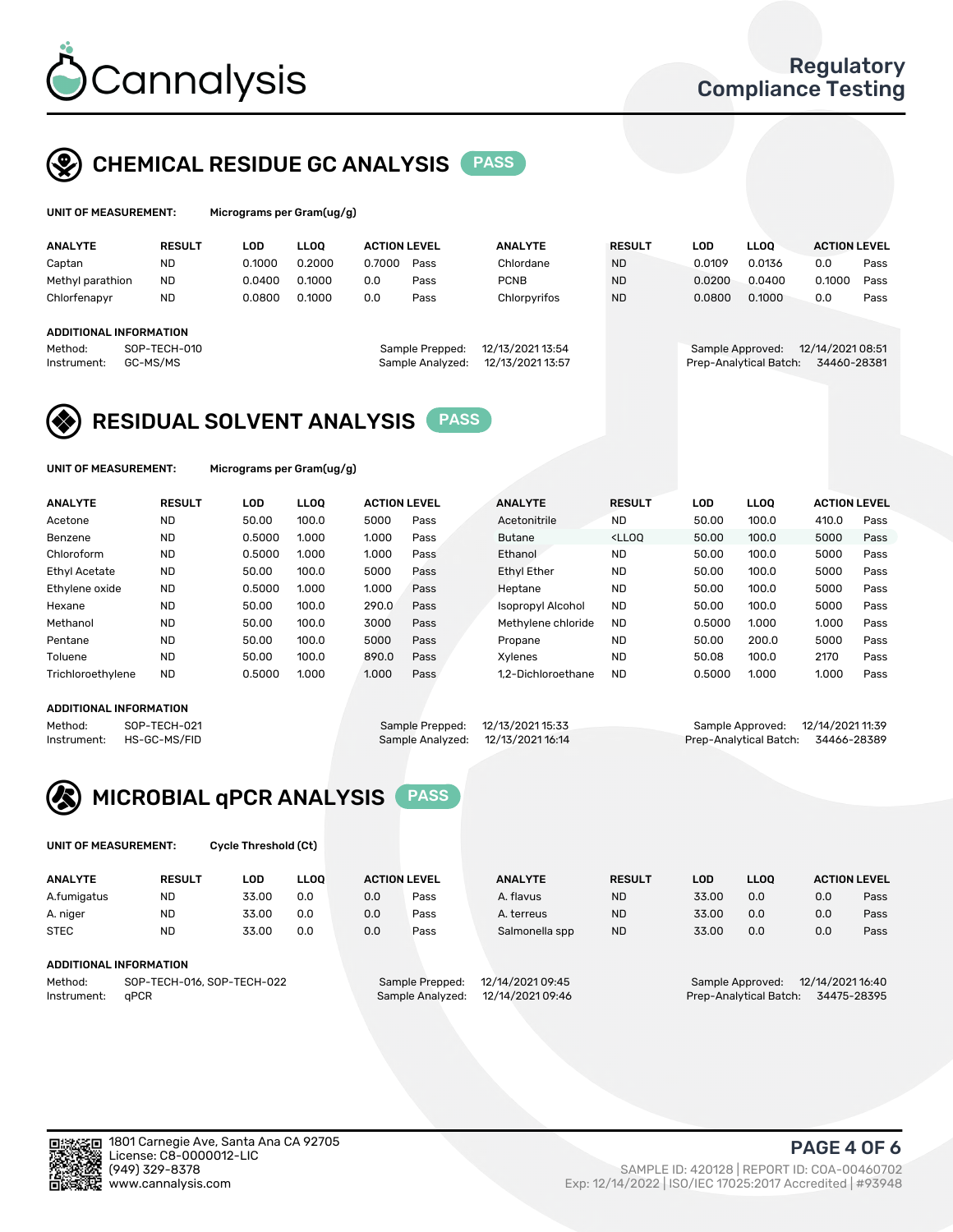



| UNIT OF MEASUREMENT:                             |                               | Micrograms per Gram(ug/g) |                                     |                     |                |                                            |                                 |             |                     |      |
|--------------------------------------------------|-------------------------------|---------------------------|-------------------------------------|---------------------|----------------|--------------------------------------------|---------------------------------|-------------|---------------------|------|
| <b>ANALYTE</b>                                   | <b>RESULT</b>                 | <b>LOD</b>                | <b>LLOO</b>                         | <b>ACTION LEVEL</b> | <b>ANALYTE</b> | <b>RESULT</b>                              | <b>LOD</b>                      | <b>LLOO</b> | <b>ACTION LEVEL</b> |      |
| Arsenic                                          | <b>ND</b>                     | 0.0120                    | 0.1000                              | 0.2000<br>Pass      | Cadmium        | <b>ND</b>                                  | 0.0072                          | 0.0500      | 0.2000              | Pass |
| Lead                                             | <b>ND</b>                     | 0.0068                    | 0.0500                              | 0.5000<br>Pass      | Mercury        | <b>ND</b>                                  | 0.0060                          | 0.0500      | 0.1000              | Pass |
|                                                  | <b>ADDITIONAL INFORMATION</b> |                           |                                     |                     |                |                                            |                                 |             |                     |      |
| SOP-TECH-013<br>Method:<br>ICP-MS<br>Instrument: |                               |                           | Sample Prepped:<br>Sample Analyzed: |                     |                | Sample Approved:<br>Prep-Analytical Batch: | 12/14/2021 11:02<br>34465-28382 |             |                     |      |
| (*)                                              | <b>MYCOTOXINS ANALYSIS</b>    |                           |                                     | <b>PASS</b>         |                |                                            |                                 |             |                     |      |



UNIT OF MEASUREMENT: Micrograms per Kilogram(ug/kg)

| <b>ANALYTE</b>          | <b>RESULT</b> | LOD   | <b>LLOO</b> | <b>ACTION LEVEL</b> | <b>ANALYTE</b> | <b>RESULT</b> | LOD   | <b>LLOO</b> | <b>ACTION LEVEL</b> |
|-------------------------|---------------|-------|-------------|---------------------|----------------|---------------|-------|-------------|---------------------|
| Aflatoxin B1            | ND            | 1.000 | 2.000       | N/A                 | Aflatoxin B2   | <b>ND</b>     | 2.000 | 5.000       | N/A                 |
| Aflatoxin G1            | <b>ND</b>     | 2.000 | 5.000       | N/A                 | Aflatoxin G2   | <b>ND</b>     | 2.000 | 5.000       | N/A                 |
| <b>Total Aflatoxins</b> | <b>ND</b>     | 10.00 | 14.00       | 20.00<br>Pass       | Ochratoxin A   | <b>ND</b>     | 1.000 | 2.000       | 20.00<br>Pass       |
|                         |               |       |             |                     |                |               |       |             |                     |
| ADDITIONAL INFORMATION  |               |       |             |                     |                |               |       |             |                     |

#### ADDITIONAL INFORMATION

Method: SOP-TECH-020 Sample Prepped: 12/13/2021 15:02 Sample Approved: 12/14/2021 08:30 Instrument: LC-MS/MS Sample Analyzed: 12/13/2021 15:56 Prep-Analytical Batch: 34471-28387

# FILTH & FOREIGN MATERIAL ANALYSIS PASS

UNIT OF MEASUREMENT: Filth and Foreign Matter (%, #/3g)

| <b>ANALYTE</b>                                              | <b>RESULT</b> | LOD | <b>LLOO</b> | <b>ACTION LEVEL</b>                                                         |      | <b>ANALYTE</b> | <b>RESULT</b> | LOD                                                                           | LLOO | <b>ACTION LEVEL</b> |      |
|-------------------------------------------------------------|---------------|-----|-------------|-----------------------------------------------------------------------------|------|----------------|---------------|-------------------------------------------------------------------------------|------|---------------------|------|
| IF RH ME                                                    | <b>ND</b>     | 0.0 | 0.0         | 1.000                                                                       | Pass | <b>IFM</b>     | <b>ND</b>     | 0.0                                                                           | 0.0  | 25.00               | Pass |
| Mold                                                        | <b>ND</b>     | 0.0 | 0.0         | 25.00                                                                       | Pass | <b>SSCD</b>    | <b>ND</b>     | 0.0                                                                           | 0.0  | 25.00               | Pass |
| <b>ADDITIONAL INFORMATION</b>                               |               |     |             |                                                                             |      |                |               |                                                                               |      |                     |      |
| Method:<br>SOP-TECH-009<br>Instrument:<br>Visual Inspection |               |     |             | 12/14/2021 12:20<br>Sample Prepped:<br>12/14/2021 12:21<br>Sample Analyzed: |      |                |               | 12/14/2021 12:23<br>Sample Approved:<br>34493-28402<br>Prep-Analytical Batch: |      |                     |      |



PAGE 5 OF 6